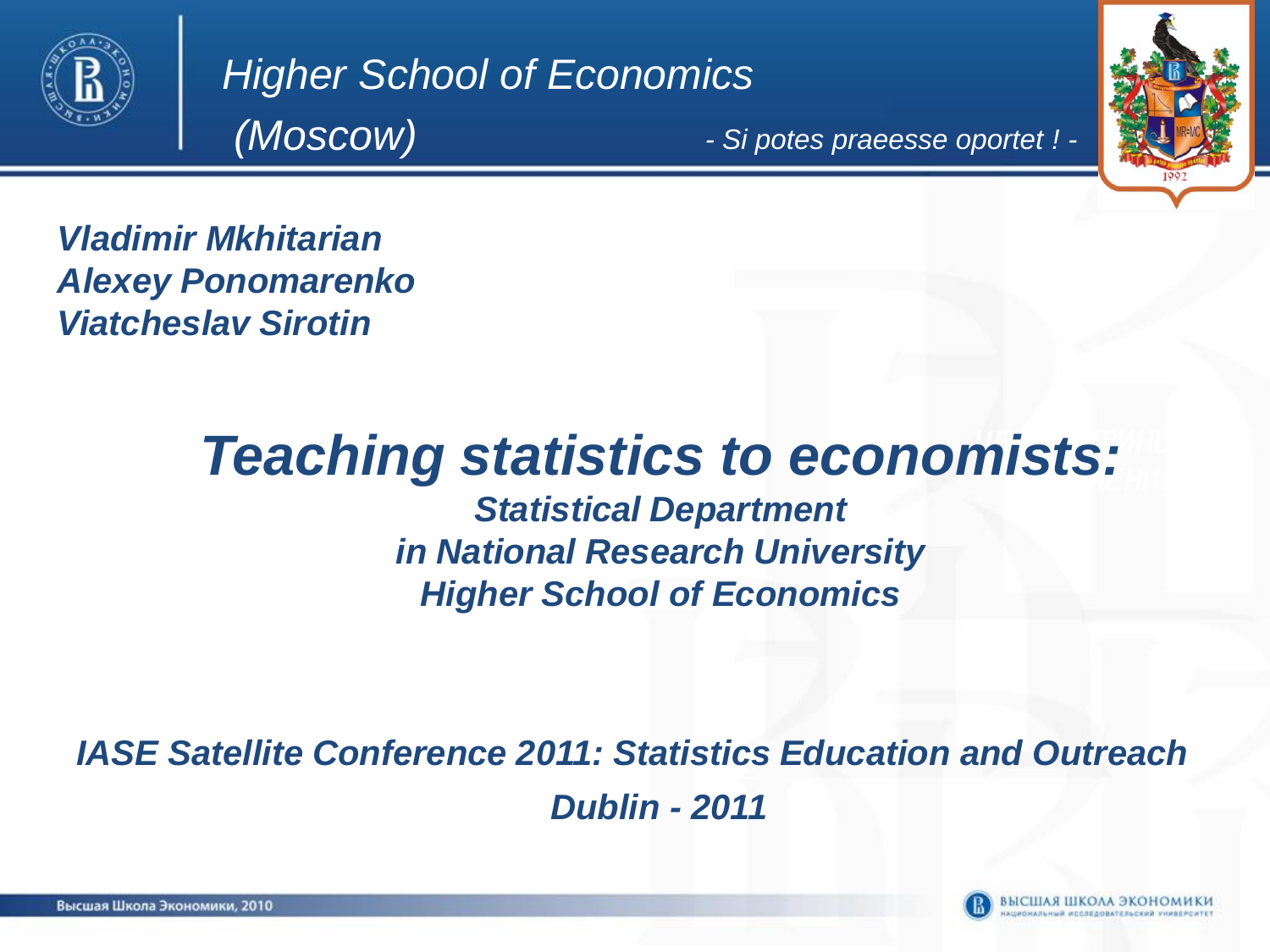

**History** 

#### *Established in 2007 as a division of the Faculty of Economics*

The reasons of creating – great demand for statisticians from government institutions and business,

*Bachelors program was launched in 2008 (60 students)* 

*First Masters program started in 2010 (15 students)*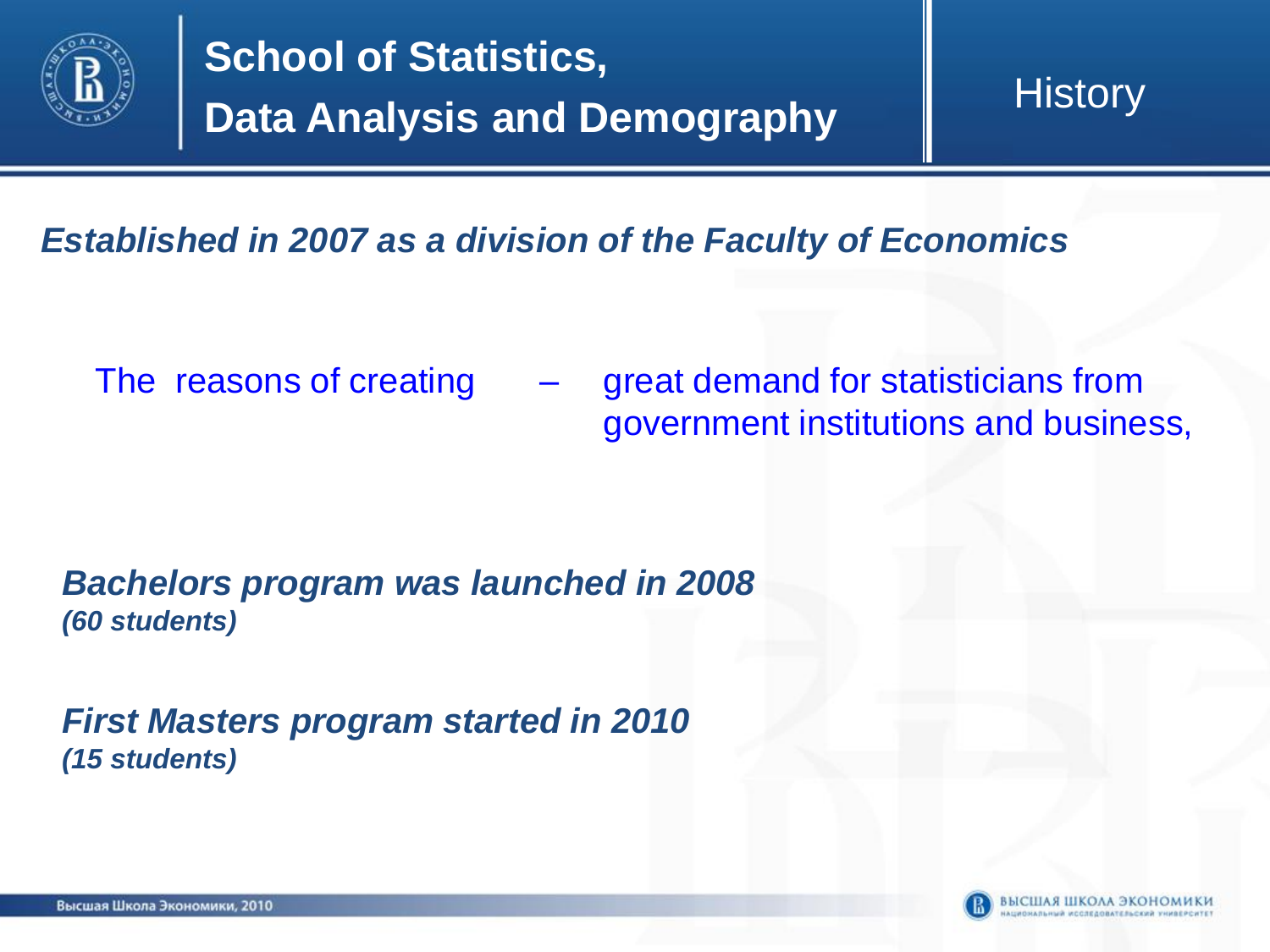

*Work placement*

*Promising work placement for our students:*

 *Government institutions (Federal State Statistics Service, Central Bank of the Russian Federation, Ministries of Russian Federation),*

*International statistics organizations,*

*Market oriented enterprises,*

*Public organizations*

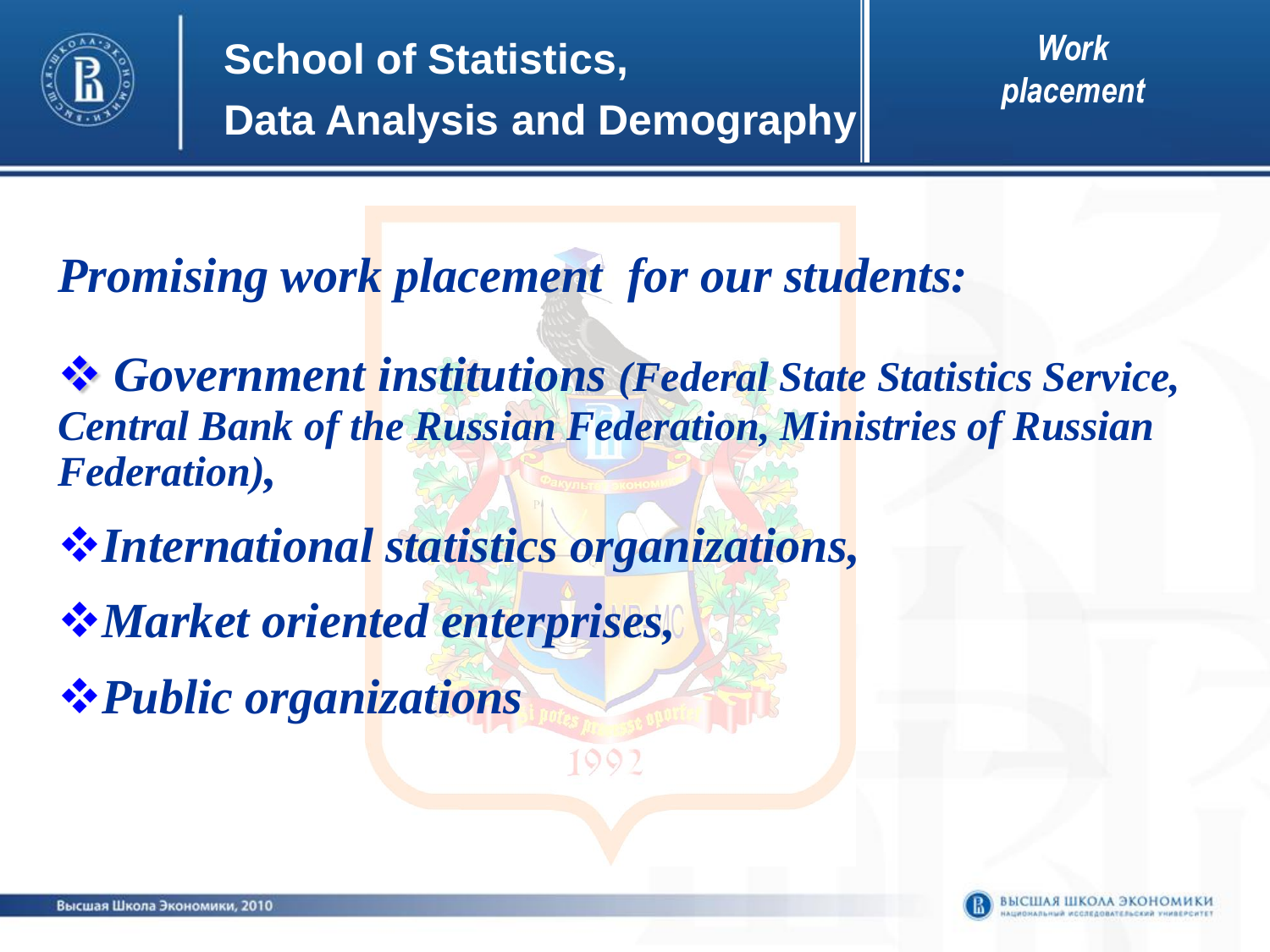

### **Interactions**

### *Departments of the School:*

- •*Statistics,*
- •*Statistical Methods,*
- •*Business Statistics,*
- •*National Accounts & Macroeconomic Statistics,*
- •*International Accounting and Audit.*



*Faculties of the University:*

*<u>☆Economics</u> Sociology, Politology, Management, Mathematics.*

#### **University's Partners of The School**

- $\triangleright$  Institute for Statistical Studies and Economics of Knowledge,
- $\triangleright$  Institute of Demography,
- $\triangleright$  Institute for Training in Statistics.

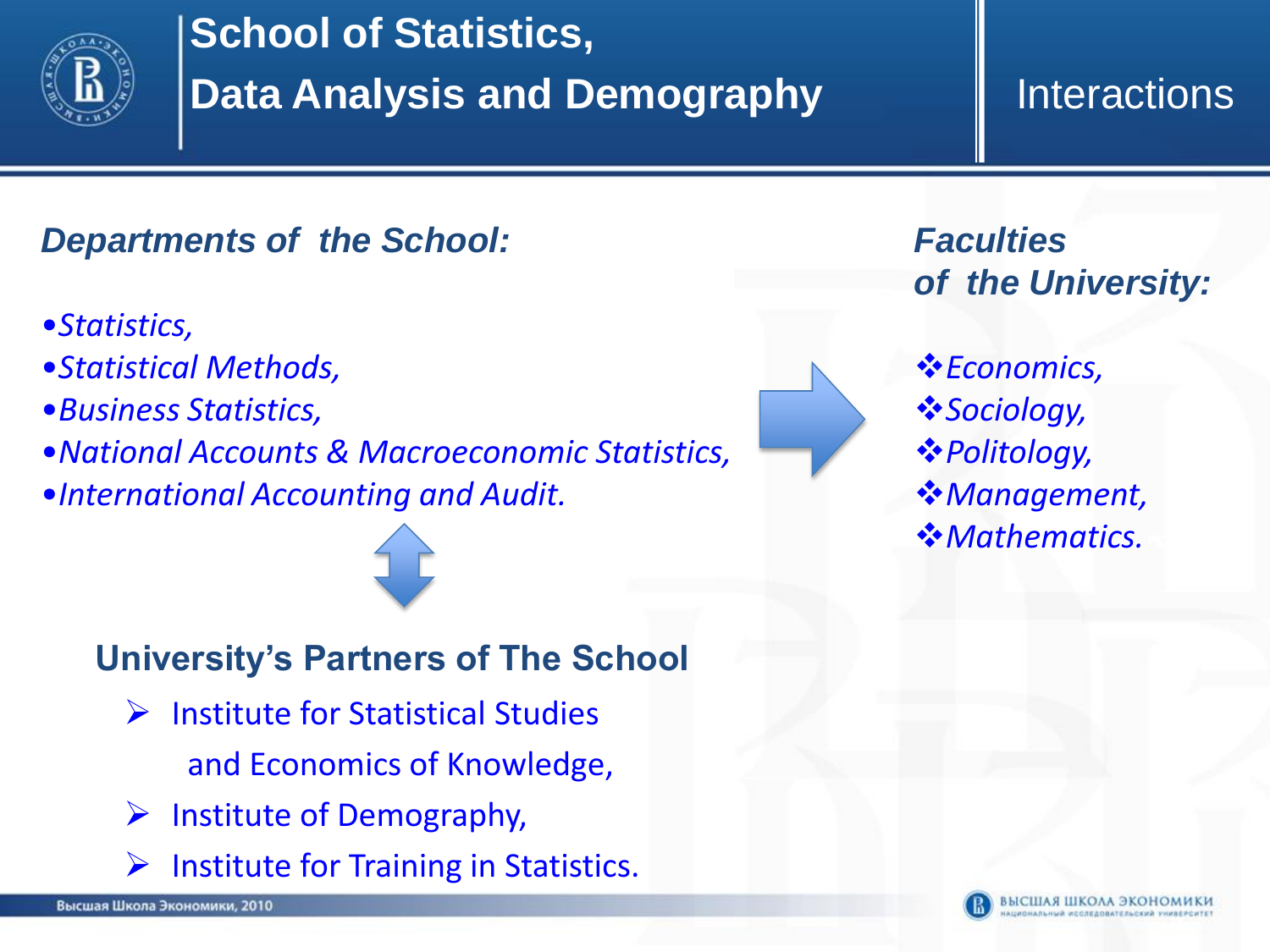

### **Bachelor's program in economics**

Areas of studies {

•*Statistics* •*Demography* •*Accounting*

### **Graduate programs in economics**

**"***Statistical Analysis of Social and Economic Processes" [Master of Science] "……………………………………………………………………"*

*[Master of Arts]*

### **Postgraduate program**

Scientific field 08.00.12 «Accounting, statistics»

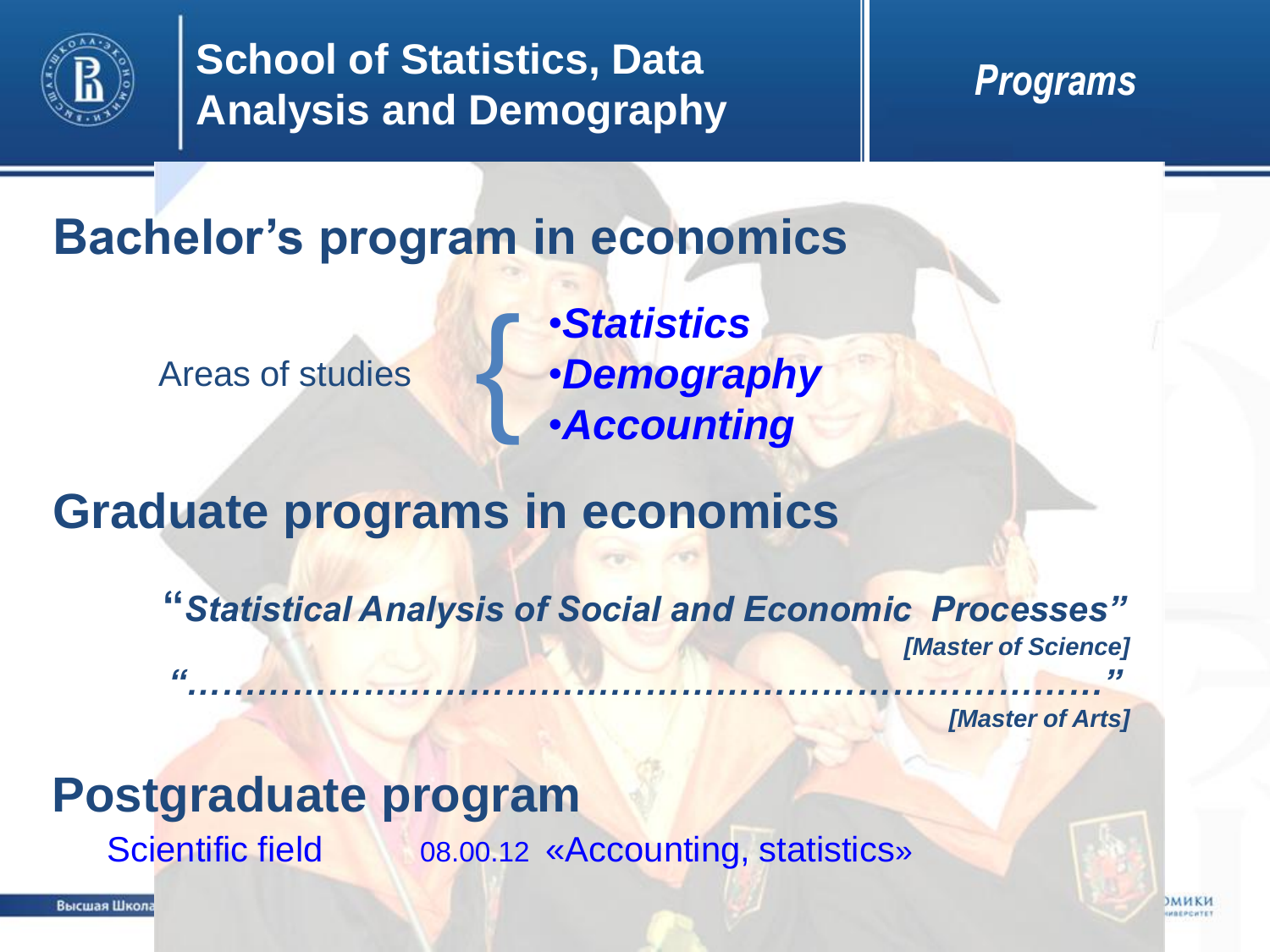

**Bachelor's program (first two years)**

- •*Math (3-4 courses)*
- •*Microeconomics*
- •*Macroeconomics*
- •*Probability Theory*
- •*Mathematical Statistics*
- •*Statistical and demographical methods of analysis*
- •*Theory of statistical survey*
- •*Demography*
- •*Accounting*

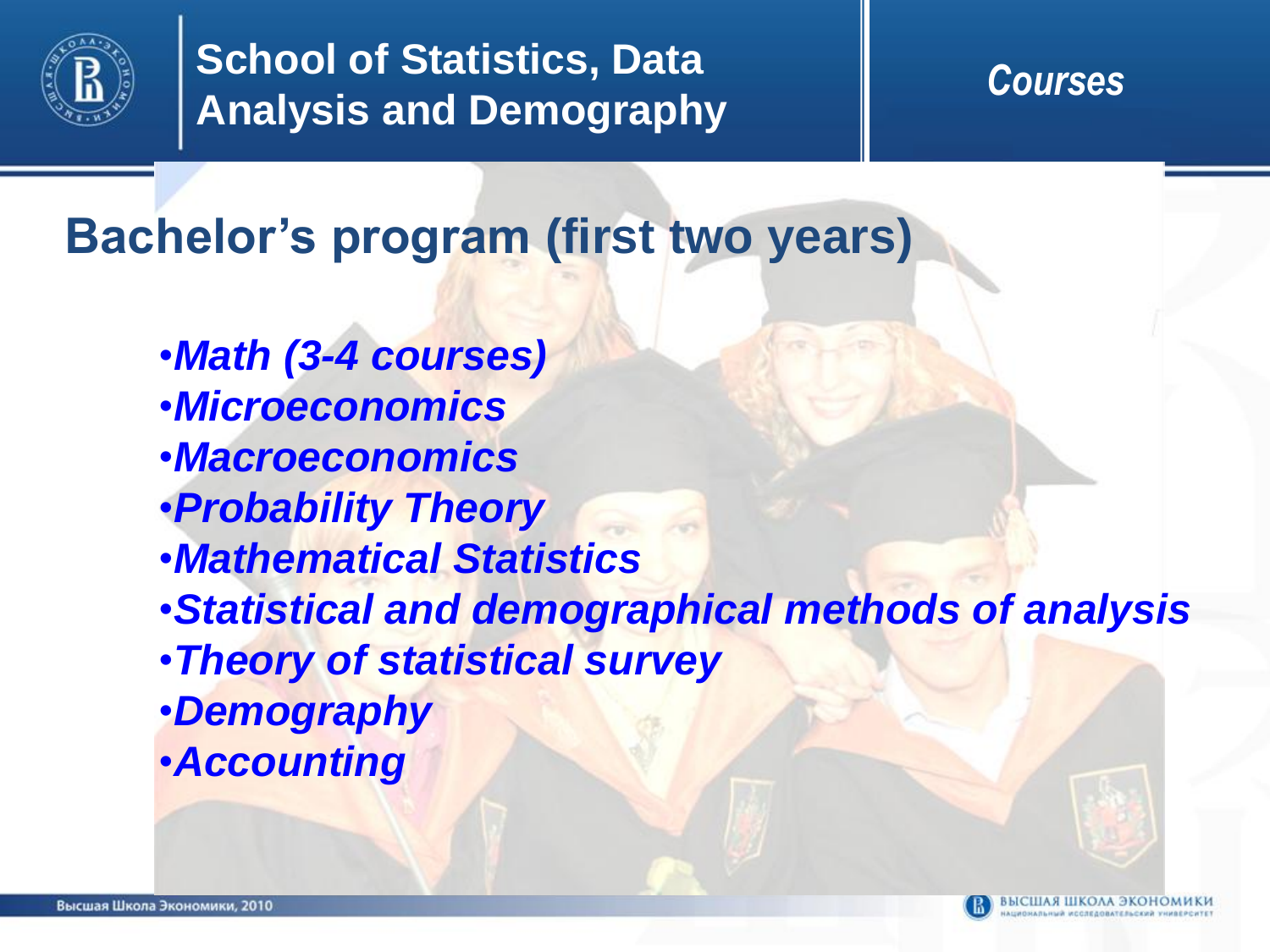

**Bachelor's program (last two years)**

- •*Statistical analysis of nonquantitative information*
- •*Multivariate statistics*
- •*Econometrics*
- •*Statistical modeling of social and economic processes*
- •*Survey design*
- •*Social statistics*
- •*Macro economical statistics*
- •*Micro economical statistics*

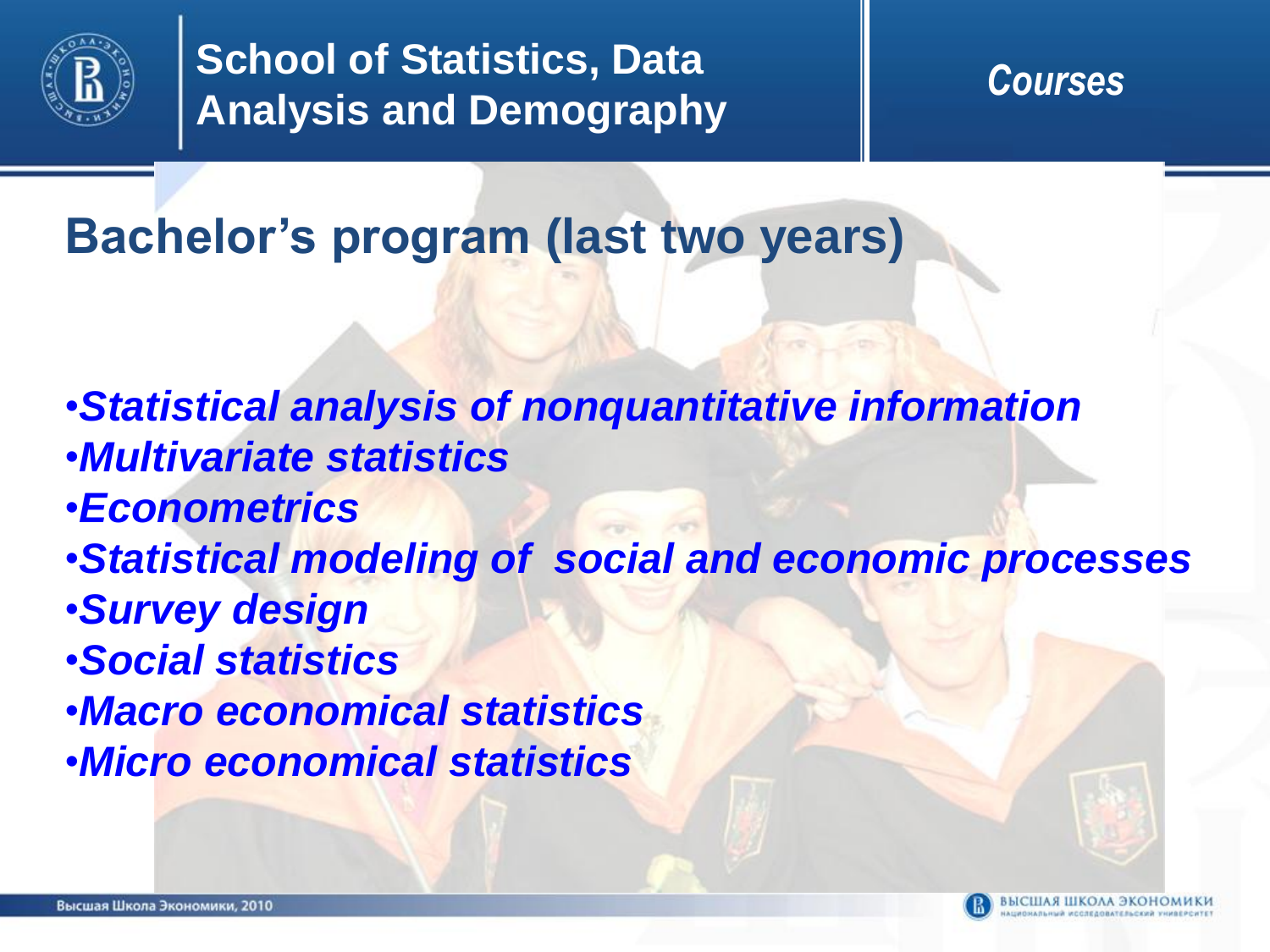

## **Master's program**

•*Microeconomics (advanced)* •*Macroeconomics (advanced)* •*Econometrics (advanced)* •*Multivariate statistics (advanced)* •*Random processes and modeling* •*National accounting*



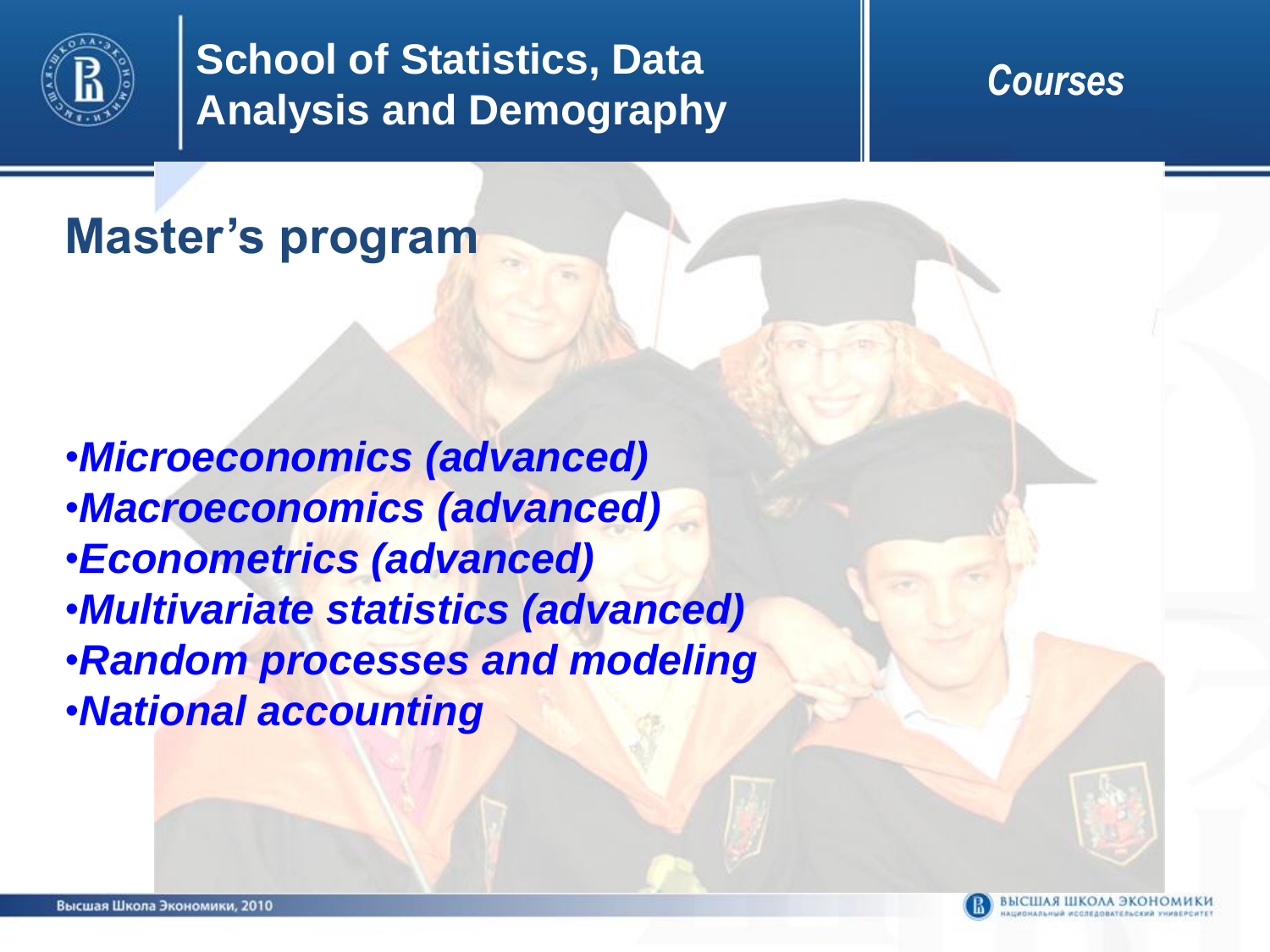

# *Scientific research for students*



•*Research Data Center*  •*Scientific seminars*

•*Annual scientific conference for students «Statistical analysis of economics and society»*